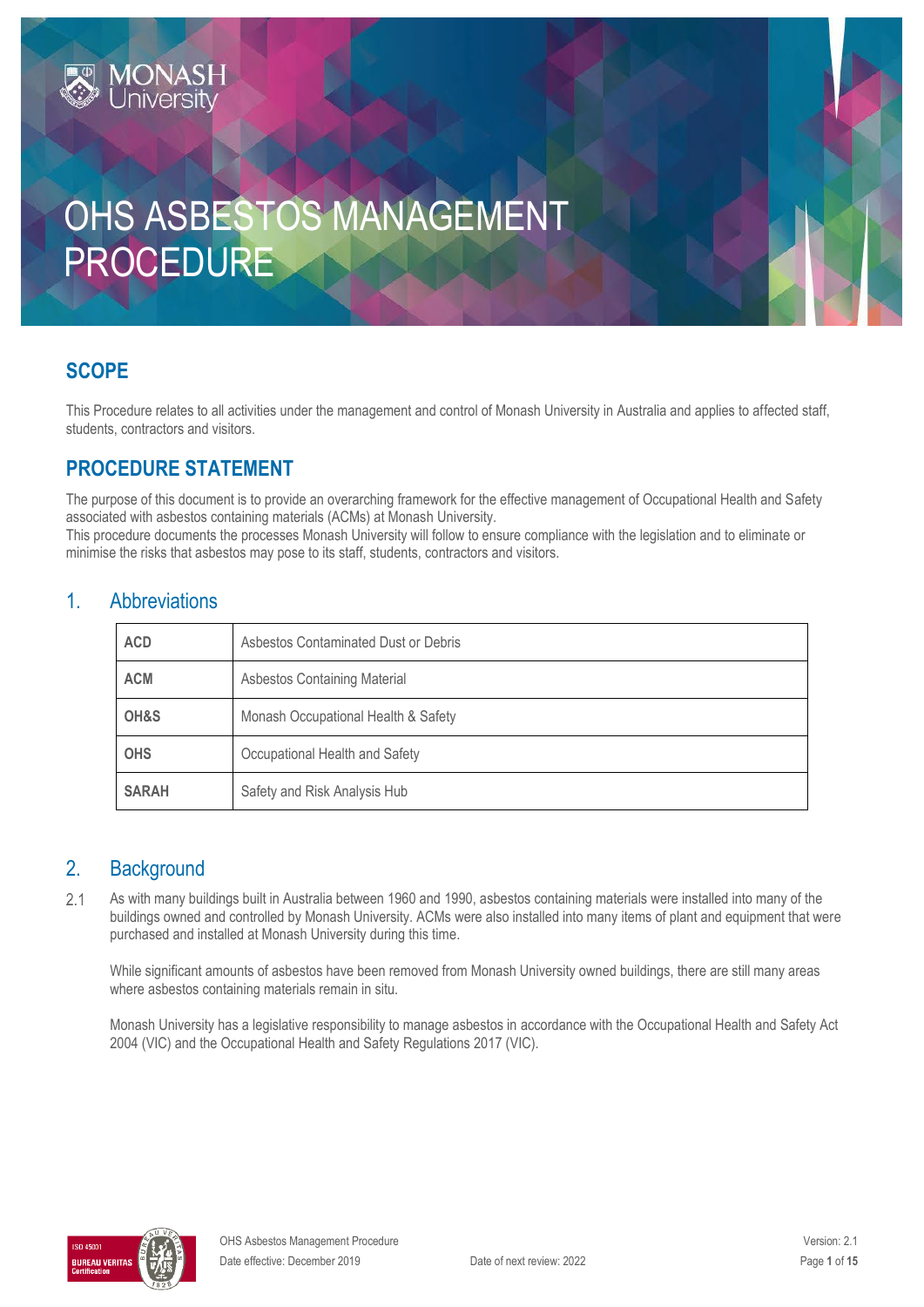### 3. Asbestos Management

#### $3.1$ Identification of Asbestos

3.1.1 Where it is reasonably practical, Monash University must identify all asbestos present within its owned and controlled properties (where Monash University leases properties, the landlord must provide Monash University with a report or a register that identifies any asbestos present within the Monash University occupied buildings prior to occupation).

#### $3.2$ Asbestos Audit

- 3.2.1 OH&S will ensure that an asbestos audit (also known as a Division 5 audit) is conducted every 5 years as a minimum that will:
	- Identify asbestos, where it is contained in material that is fixed or installed in buildings, plant or asbestos contaminated soil or dust;
	- Where there is uncertainty as to the presence of asbestos (as a result of areas being inaccessible at the time) assume that asbestos is present or arrange for analysis of a sample to be taken; and
	- Where asbestos has been identified determine:
		- o The location of the asbestos;
		- o The type of asbestos containing material;
		- o Whether the material is friable or non-friable;
		- o The condition of the material;
		- o The likelihood for the material to sustain damage or deterioration; and
		- o Any activities likely to be carried out that could damage or disturb the asbestos.

#### $3.3$ Asbestos Audit Specific to Demolition and Refurbishment

- 3.3.1 Where a Contractor Responsible Person (CRP) from Monash University (as defined in the Contractor Management [Prodedure\)](https://publicpolicydms.monash.edu/Monash/documents/1935599) commissions or carries out demolition or refurbishment work on a building or plant where asbestos is fixed or installed, the CRP and the Contractor engaged will:
	- Review the Asbestos Register
	- Ensure a comprehensive audit of the building or plant is undertaken with regard to those areas likely to be affected by the works and not previously audited (Division 6 audit);
	- Forward the report to OH&S to update the asbestos register; and
	- Ensure ongoing assessment of areas that were previously inaccessible but will be impacted by the proposed works.
- 3.3.2 The CRP must provide the Asbestos Register, and the report of the Division 6 audit, to the person/s who will be performing the demolition or refurbishment works (and the register must be provided to the asbestos removalist, if removal works are necessary).
- 3.4 Asbestos Register Requirements
	- 3.4.1 Monash University (OH&S) must record, in an Asbestos Register, the results of any asbestos identification audit or review.
- 3.5 Asbestos Register (Monash Universtiy Owned Properties)
	- 3.5.1 The Asbestos Register must document:
		- The location of the asbestos;
		- The type of asbestos;
		- Whether the material is friable or non-friable;
		- The condition of the material (with associated risk rating);
		- The likelihood for the material to sustain damage or deterioration;
		- Any activities likely to be carried out that could damage or disturb the asbestos;
		- Details of inaccessible areas that are likely to contain asbestos; and

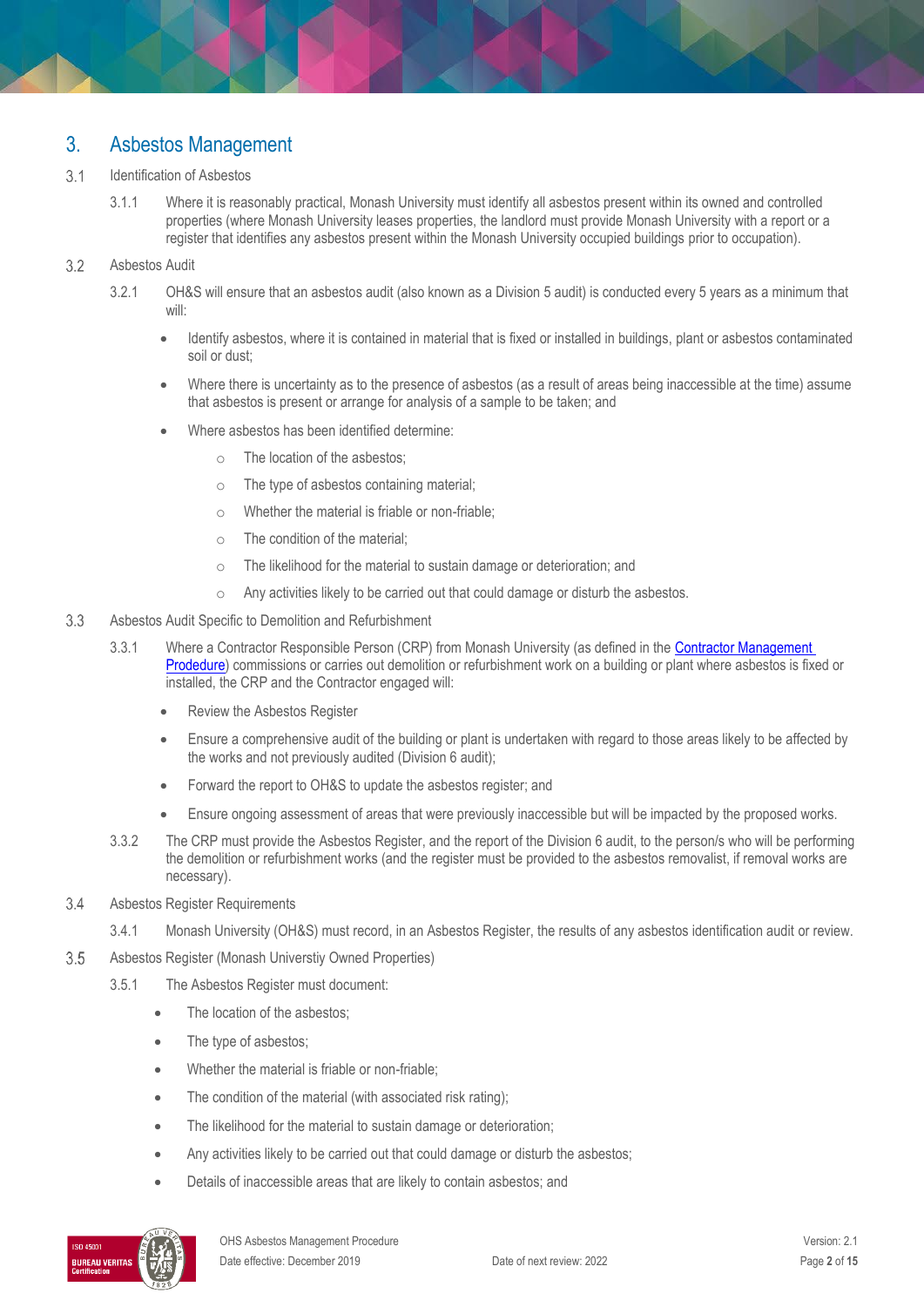- The date of each identification
- 3.5.2 OH&S maintain the Asbestos Register as an online database. Hardcopies of the register are also located within BPD.
- 3.5.3 Any enquiries with regard to the presence of asbestos in Monash University occupied buildings should be made to BPD (buildings.property@monash.edu ).
- $3.6$ Asbestos Register (Non-Monash University Owned Properties)
	- 3.6.1 Where Monash University employees work in a building leased by the University, BPD (Contracts) will request a copy of the current Asbestos Register for that building prior to any refurbishment/maintenance work undertaken by Monash University.
- 3.7 Asbestos Register Risk Rating And Routine Condition Monitoring
	- 3.7.1 A priority risk rating system for assessing the level of risk associated with identified asbestos is assigned to all identified ACM. The priority levels are:

|                   | <b>Priority 1</b>   $PI$   High Priority – Requiring immediate attention                   |  |
|-------------------|--------------------------------------------------------------------------------------------|--|
| <b>Priority 2</b> | $\vert$ P2   Medium Priority – May require action in the short term                        |  |
| <b>Priority 3</b> | $\sqrt{P_3}$ Low Priority – May require action in the medium term                          |  |
| <b>Priority 4</b> | <b>P4</b>   Very Low Priority – Requires ongoing management or longer term remedial action |  |

- 3.7.2 A suitably qualified person (i.e. Occupational Hygienist) will be engaged every 5 years, as a minimum, to review the condition of ACMs in Monash University owned buildings, and allocate a risk rating.
- 3.7.3 Routine monitoring of the identified asbestos will be conducted by BPD based on the priority risk rating that has been assigned. The priority risk rating and monitoring schedule is based upon the recommendations within the audit report or as otherwise determined by OH&S.
- 3.8 Currency of Register
	- 3.8.1 The Asbestos Register must be reviewed and updated every 5 years, as a minimum. This work will be organised by OH&S and conducted by a suitably qualified person (i.e. Occupational Hygienist).
	- 3.8.2 The Asbestos Register must also be updated by OH&S when the condition of the asbestos has been identified to have changed or the asbestos has been removed.
	- 3.8.3 Where asbestos has been found that was not previously identified within a Monash University owned premises or plant, the Asbestos Register must be updated by OH&S.
	- 3.8.4 To facilitate the updating of the register all new reports (Division 6 audits, air monitoring, clearance etc.), pertaining to the identification, condition or removal of asbestos must be forwarded to OH&S.
	- 3.8.5 The online Asbestos Register will be updated within 4 weeks of notification to OH&S.
- 3.9 Access to the Register
	- 3.9.1 Relevant aspects of the Asbestos Register must be prvided to:
		- Any employer, employee or self-employed person conducting works that could potentially disturb the asbestos (BPD);
		- Any asbestos license holder engaged to conduct asbestos related activities (BPD);
		- Anyone who proposes to occupy the workplace, upon request (BPD Contracts);
		- Any person taking over the management and control of a Monash University owned site;
		- Any person engaged to do work at the workplace, upon request (BPD); and
		- The Health and Safety Representative for any affected Designated Work Group (OH&S).
	- 3.9.2 The Asbestos Register will be readily available to any employee upon request by contacting OH&S via:
		- T: 99020222 or
		- E[: ohshelpline@monash.edu](mailto:ohshelpline@monash.edu)

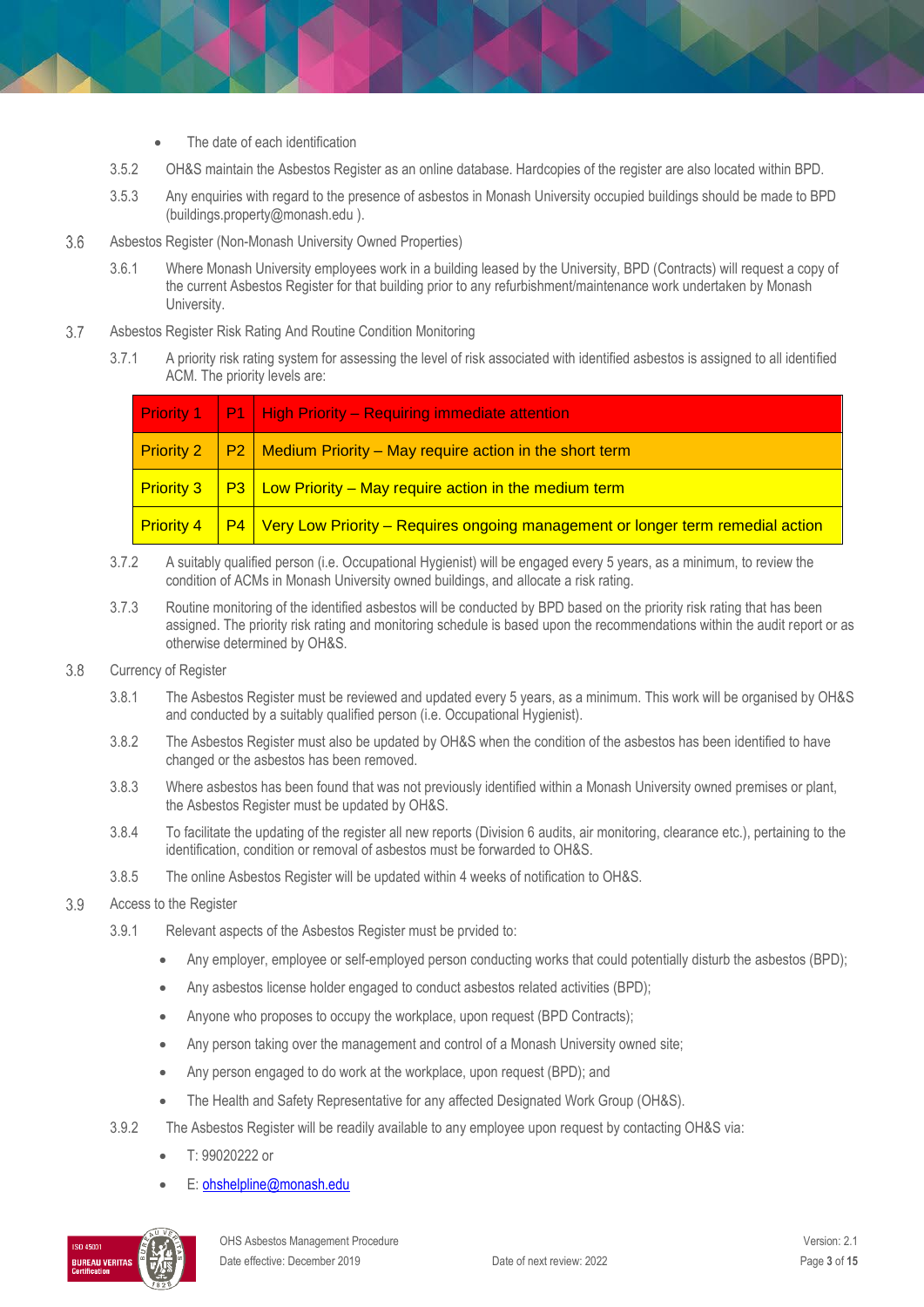#### $3.10$ Labelling

3.10.1 All known ACMs in readily accessible locations in Monash University buildings must be labelled to indicate the presence of asbestos (with the exception of low-risk, non-friable ACMs in teaching or public areas e.g. laboratory bench inserts.



- $3.11$ Strategic Asset Management Plan
	- 3.11.1 The 'Monash University Strategic Asset Management Plan' details long-term proposals for major refurbishment, renovation and demolition works and determining budget requirements. A component of this process is to determine the impact from the presence of asbestos to the asset, including the condition of any asbestos containing materials.
- $3.12$ **Training** 
	- 3.12.1 OH&S provides asbestos awareness information sessions for staff working on, or near ACMs with regard to the safe management of ACMs.
	- 3.12.2 OH&S provide training to Projects and Services staff with regard to this procedure and the Asbestos Register.
	- 3.12.3 Contractors are informed of their obligations with regard to asbestos management via the mandatory online Contractor Induction and Contractor website.
- Work With Potential to Disturb ACM
	- 3.13.1 The Asbestos Register is to be referred to by the CRP and contractors prior to undertaking any maintenance/repair or other such minor works in a building, or on plant, and a Divisional 6 audit must be undertaken prior to any major works, such as refurbishment or demolition.
	- 3.13.2 If it is deemed that any proposed works are likely to disturb ACM (or material assumed to be ACM) then the ACM must be removed by a licenced asbestos removalist prior to works commencing. This work will be organised through the CRP managing the work.

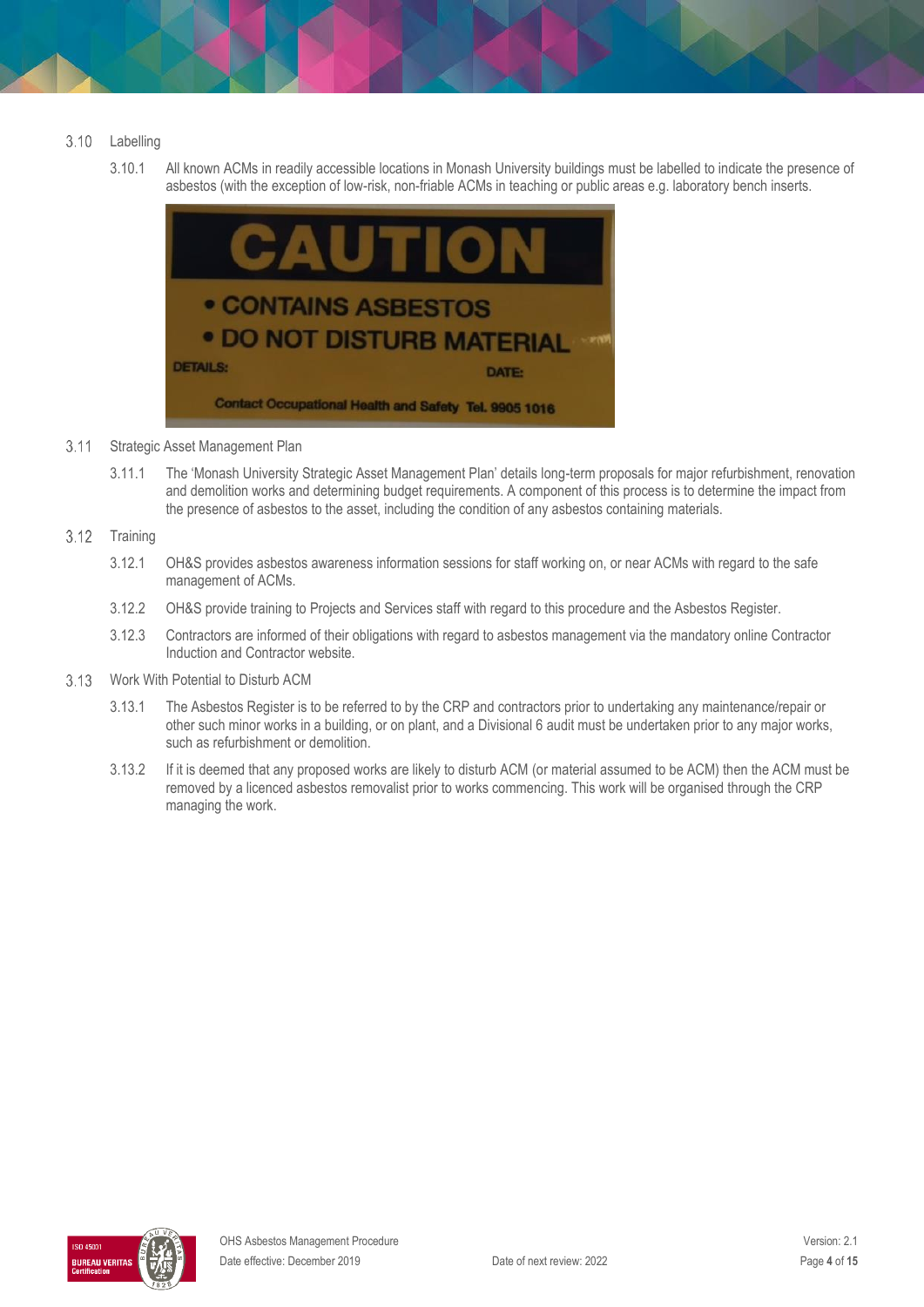### **PLANNED WORK TO A BUILDING OR PLANT**



### 3.14 Suspect Material

- 3.14.1 In the event that a material is discovered that is suspected of containing asbestos, or material that is known to be ACM but the condition is worse than that recorded in the register, then:
	- Work that has potential to disturb the material must cease
	- OH&S team is to be notified
	- An incident report is to be raised in **SARAH**
	- The Asbestos Register must be re-checked for mention of the item
	- If not included in the Asbestos Register, the material must either be assumed to be ACM or arrangements made for the item to be analysed by a NATA accredited laboratory. The Monash University staff member managing the works is responsible for organising this. Advice may be sought from OH&S.
	- If asbestos is not detected in the material work may recommence
	- If asbestos is detected in the material and the work is likely to disturb it, the material must be removed prior to works commencing. The Monash University staff member managing the works is responsible for organising this. Advice may be sought from OH&S.

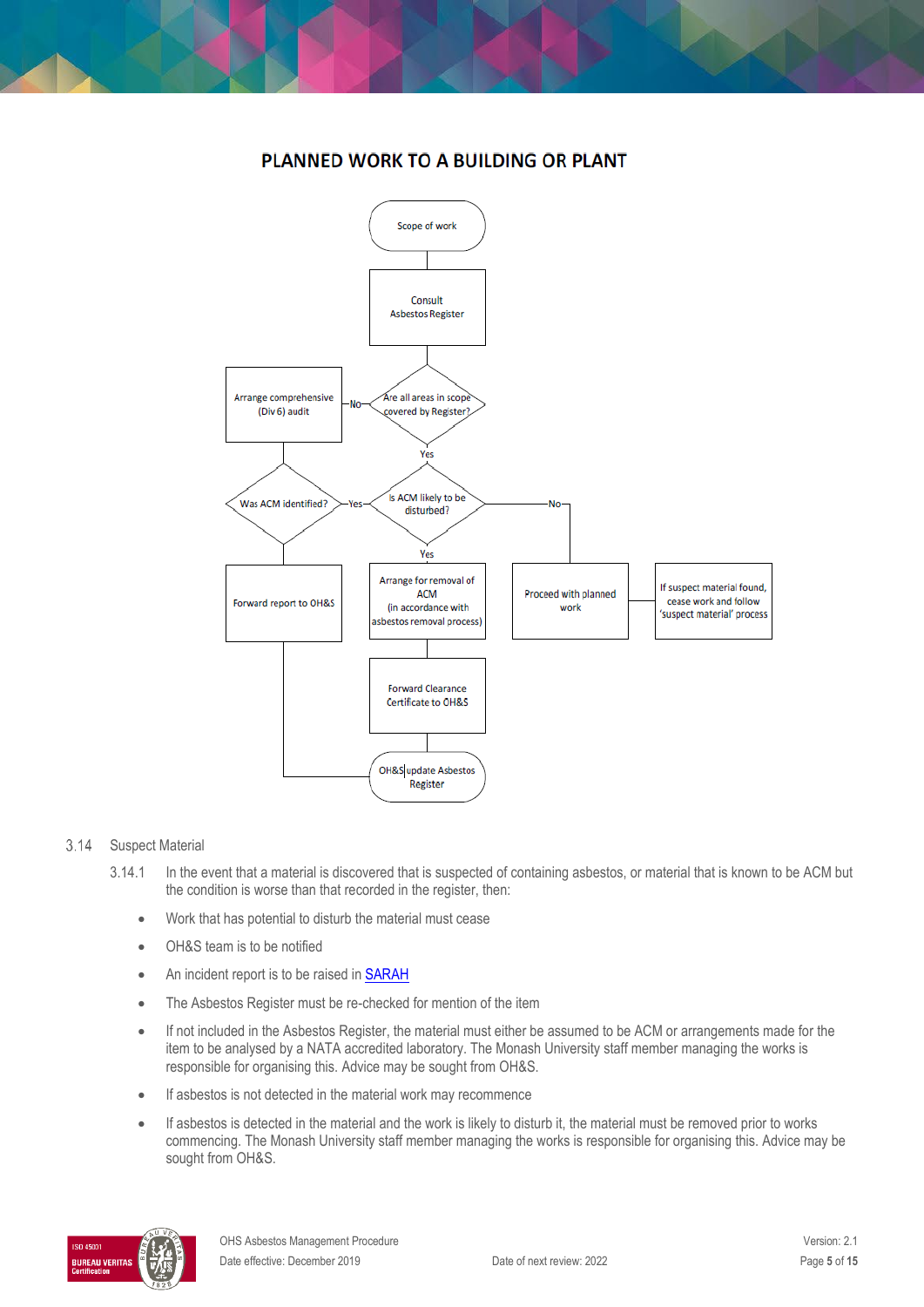

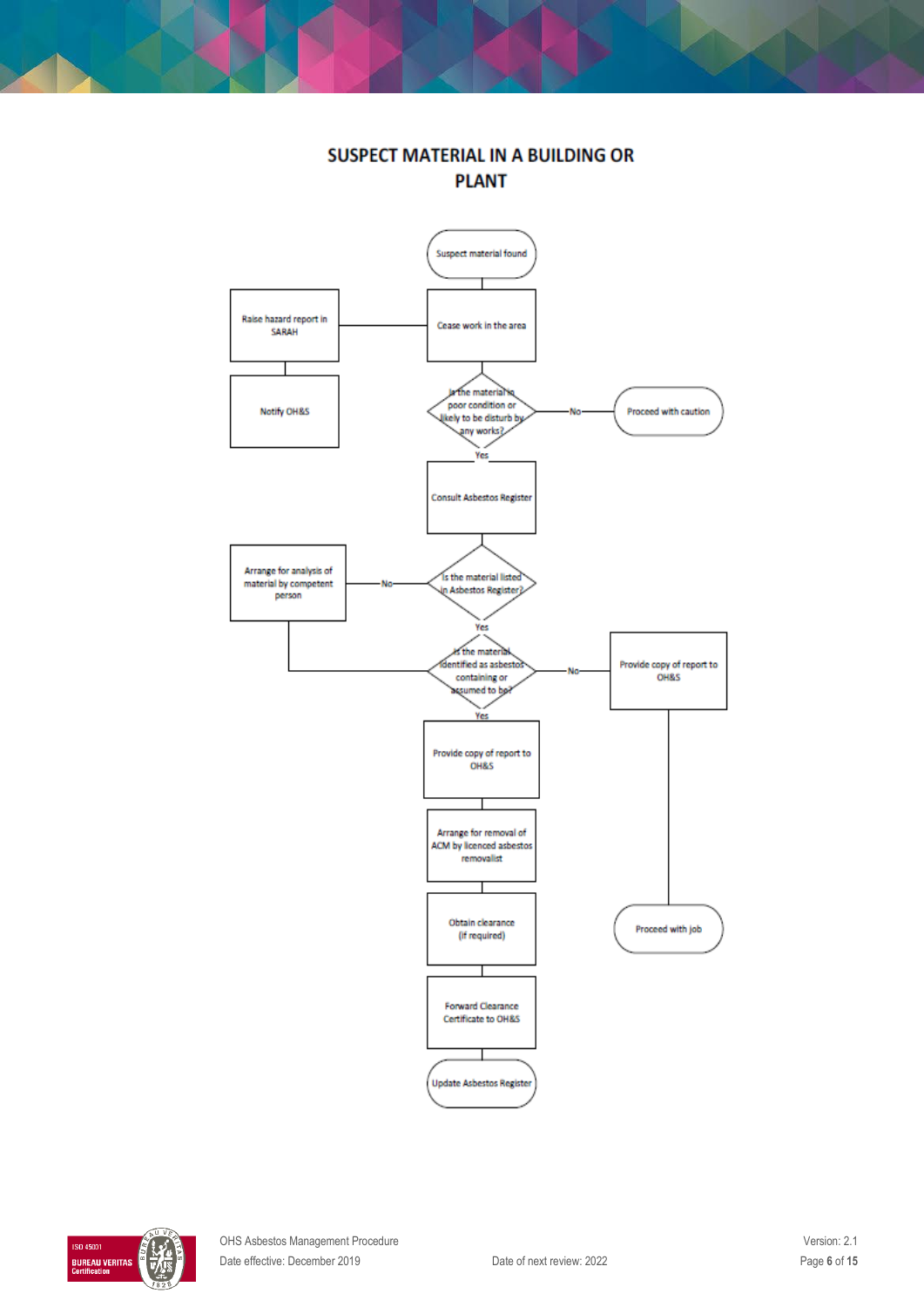#### 3.15 Asbestos Incident Management

3.15.1 This section specifically relates to the management of asbestos related risk as a result of an incident involving disturbance of ACMs.

#### $3.16$ Accidental Disturbance and Contamination

- 3.16.1 In the event that ACM is actively disturbed without adequate controls in place, surroundings are likely to become contaminated with airborne asbestos fibres and asbestos containing dust and debris.
- 3.16.2 If asbestos contamination is discovered or suspected notify BPD immediately and they will manage the process below:
	- Access to the area must be restricted as soon as possible (signage, lock doors, hazard tape) provided that doing so does not introduce an unacceptable risk to health and safety
	- Items should remain in the area and no attempt should be made by persons to clean up the area
	- OH&S to be notified of the event as soon as possible
	- Only trained competent persons wearing appropriate protective equipment to be allowed to enter the area. This will typically be an external occupational hygienist and/or a licensed asbestos removal contractor.
	- The presence of asbestos and the extent of contamination (debris and airborne) to be assessed and guidance obtained from a suitably competent person i.e. an occupational hygienist. Air monitoring within the contaminated area may be required to assist with a risk assessment and risk communication.
	- Any necessary decontamination works to be undertaken by a suitably licensed asbestos removalist in accordance with legislative requirements and recommendations from the suitably competent person. A clearance certificate to be obtained, where applicable, prior to reoccupation.
	- Where rapid reoccupation is essential i.e. to enable access to essential services, the material should be assumed to be friable ACM, and the decontamination process undertaken in accordance with this.

#### $3.17$ Fire

- 3.17.1 Following a fire, and if structurally safe to do so, the extent of asbestos contamination should be determined by a suitably competent person and decontamination works undertaken as above.
- 3.18 Inhalation Exposure to Respirable Asbestos Fibres
	- 3.18.1 Where it is suspected that staff/student/contractors or visitors may have had an inhalation exposure to significant levels of airborne respirable asbestos fibres:
		- The person impacted must immediately notify their manager/supervisor or Monash University contact person
		- OH&S to be notified as soon as possible following the incident
		- An incident report must be entered i[n SARAH](https://www.monash.edu/ohs/report-incident-hazard)
		- The incident must be investigated in accordance with the [Managing OHS Hazards and Incidents Procedure](https://publicpolicydms.monash.edu/Monash/documents/1935623)

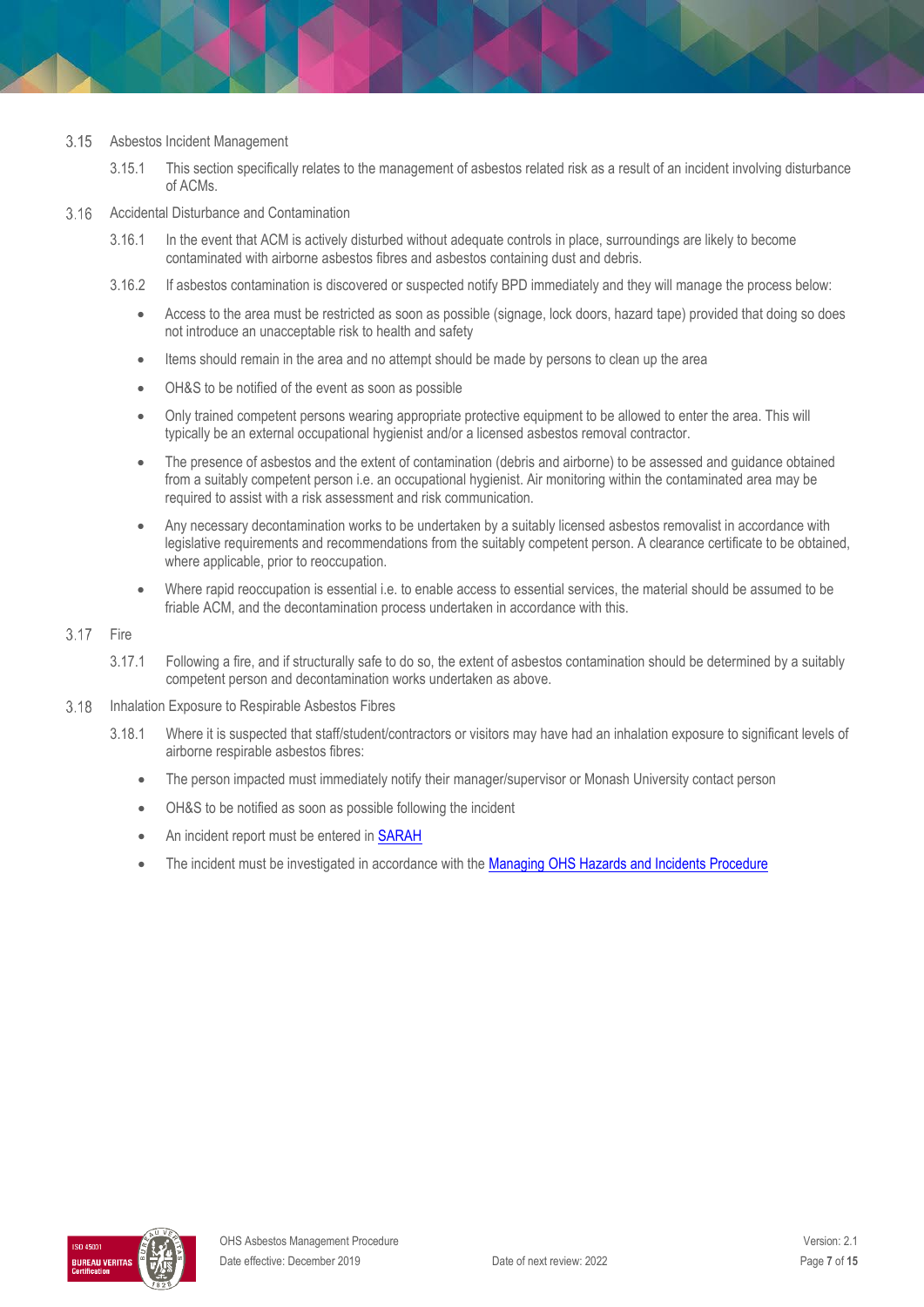

### **ASBESTOS INCIDENT MANAGEMENT**

### 4. Asbestos Removal Work

For any asbestos removal work, BPD will engage an external contractor who holds a current appropriate asbestos removal licence. The removalist must hold an A Class licence for removal of:

- Friable asbestos; or
- Asbestos contaminated dust or debris (ACD), unless that ACD is associated with removal of non-friable ACM or is only a minor contamination.

For removal of non-friable ACM and associated ACD, the removalist must hold an A or B class licence.

#### $4.1$ Information

4.1.1 Prior to any asbestos removal work, the asbestos register for the relevant asset must be provided to the asbestos removalist.

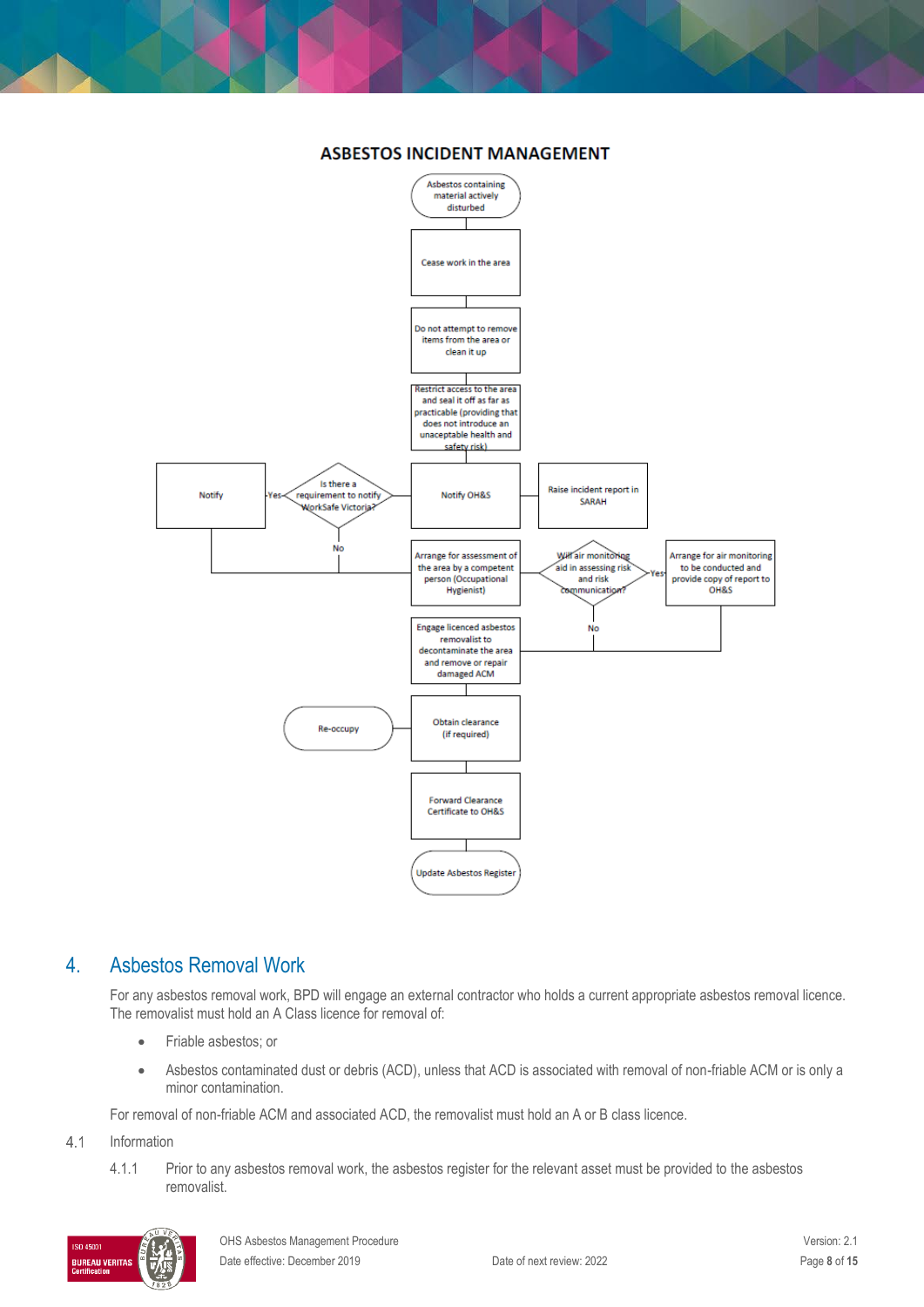- 4.1.2 BPD will provide a written scope to the asbestos removalist clearly indicating what ACM is to be removed and any specific requirements of the work.
- 4.1.3 OH&S must be informed of all planned asbestos removal works prior to work commencing.
- 4.1.4 The above is the responsibility of the BPD staff member managing the contract.
- $4.2$ Notification to Regulator
	- 4.2.1 The asbestos removalist must provide written notification to WorkSafe Victoria at least five days prior to the work (24 hours if removal involves less than 10 square meters of non-friable ACM) and must provide a copy to their Monash University contact.
	- 4.2.2 The notification period does not apply if the removal work is due to a sudden unexpected event that may cause persons to be exposed to significant airborne asbestos fibres or if the removal work is necessary to immediately rectify a breakdown of an essential service.
	- 4.2.3 If the asbestos must be removed immediately, the asbestos removalist must notify WorkSafe Victoria in writing within 24 hours.
- 4.3 Communication
	- 4.3.1 BPD, through Business Support, must inform stakeholders in the immediate and adjacent areas of any proposed asbestos removal work and the timing of the work.
	- 4.3.2 The following minimum information must be provided regarding the planned asbestos removal:
		- Statement that asbestos removal work is planned
		- The location of the work
		- When the removal work will commence
		- When the removal work will conclude
		- Access restrictions in place during the work
		- Contact details of the BPD staff member managing the work and/or OH&S
		- 4.3.3 The above information will typically be provided in the form of a Buildings and Property Division Works Notice.
		- 4.3.4 BPD will also provide an information session to relevant stakeholders upon request.
- $4.4$ Asbestos Control Plan
	- 4.4.1 The asbestos removalist must prepare an asbestos control plan and provide it to BPD. It must be readily available to Monash University staff, students and contractors throughout the duration of the removal work.
- 4.5 Signage, Barricades And Access
	- 4.5.1 The BPD staff member managing the works will ensure, so far as is reasonably practicable, that access to the asbestos removal work area is restricted. Those engaged in, or associated with, the asbestos removal work or persons otherwise allowed by Law to be in the asbestos removal area are to be allowed to enter.
	- 4.5.2 Persons with access to the asbestos removal work area must comply with any direction of the licensed asbestos removalist. The person managing the works may refuse access to any person who does not comply with asbestos risk control measures or a direction of the licensed asbestos removalist.
- 4.6 Air Monitoring
	- 4.6.1 For all asbestos removal work involving friable ACM, the person managing the works must engage an independent competent person (ie occupational hygienist) to undertake air monitoring of the asbestos removal area prior to the removal work commencing and whilst the licensed asbestos removal work is underway. Monash University may also decide to undertake air monitoring for the removal of non-friable ACM. The analysis (fibre counting) following the air sampling must be conducted by a NATA accredited laboratory.
	- 4.6.2 The person managing the work must ensure that the results of air monitoring are provided to:
		- $OHRS$
		- The licenced asbestos removalist
		- Any staff member, or other persons, in locations adjacent to the removal area, upon request

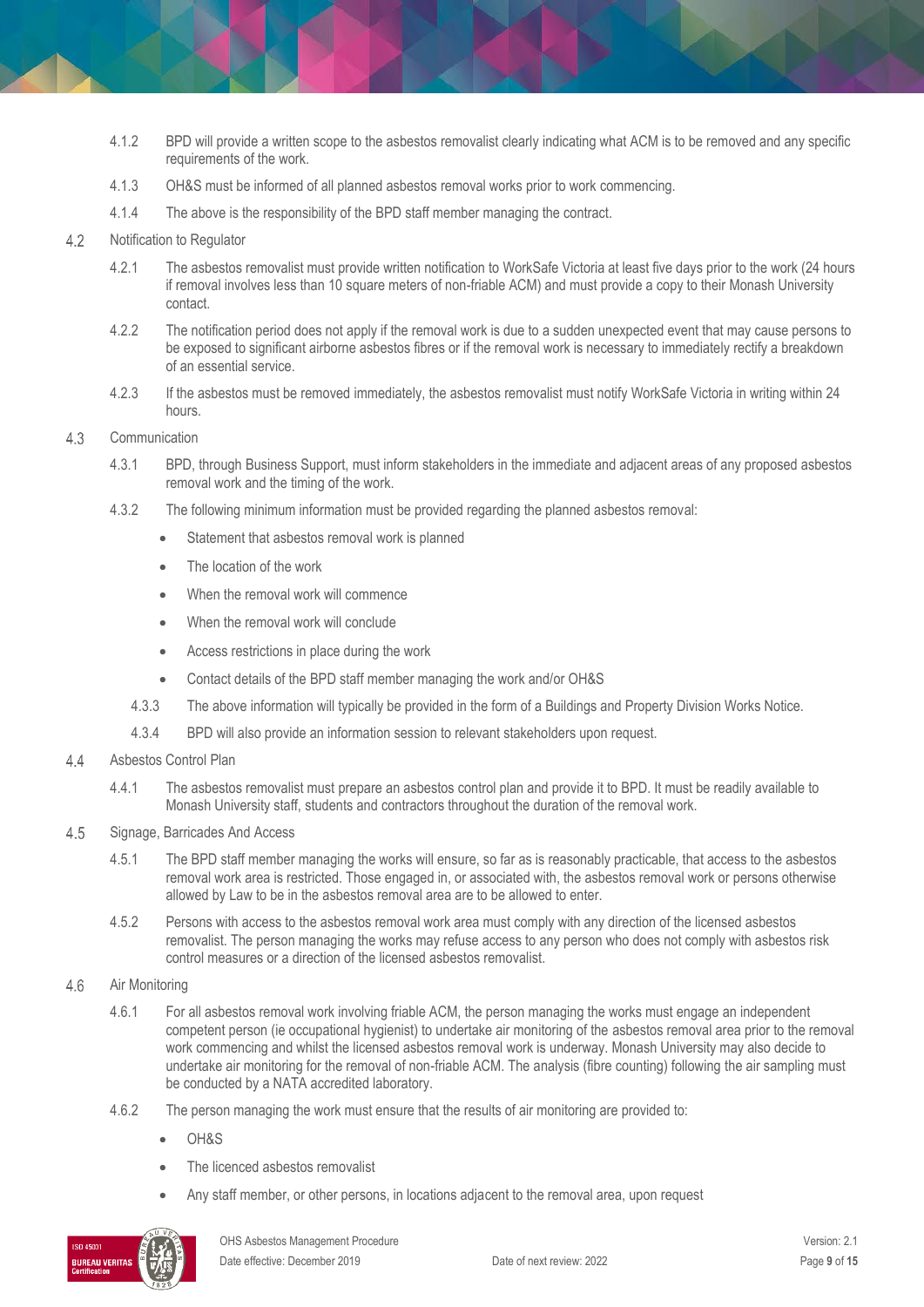4.6.3 In the event of elevated air monitoring results all removal work must immediately cease until the cause is identified and the situation rectified (this may require further smoke testing to be undertaken in an enclosure).

#### $4.7$ **Clearance**

- 4.7.1 The person managing the works must arrange for a competent person who is independent of the asbestos removalist to undertake a visual clearance inspection on completion of the removal work. The clearance must include a thorough visual inspection of the asbestos removal work area and surrounds, including waste transit routes.
- 4.7.2 Air monitoring must be undertaken for asbestos removal projects involving friable ACM or non-friable ACM, even when the removal is less than 10 square metres. Associated fibre counting must be undertaken by a NATA accredited laboratory with airborne fibre levels to be less than 0.001 f/ml of air to achieve clearance.

#### 4.8 Clearance Certificates

4.8.1 The asbestos removal work area must not be re-occupied for normal use until a clearance certificate has been issued by the competent person.

#### 4.9 Record Keeping

- 4.9.1 Records of asbestos clearance certificates must be forwarded to OH&S.
- 4.9.2 A copy of the clearance certificate should also be kept by the Project Manager on the project file.
- 4.10 Asbestos Register Maintenance
	- 4.10.1 The Asbestos Register to be updated by OH&S upon receipt of clearance certificates to reflect the asbestos removal work that was undertaken.
	- 4.10.2 The Asbestos Register will also be updated upon receipt of inspection reports undertaken as part of a Division 6 audit.

#### 4.11 Disposal of ACM

4.11.1 The disposal of asbestos waste following removal, or any loose ACM debris, must be conducted by a licenced asbestos removalist.

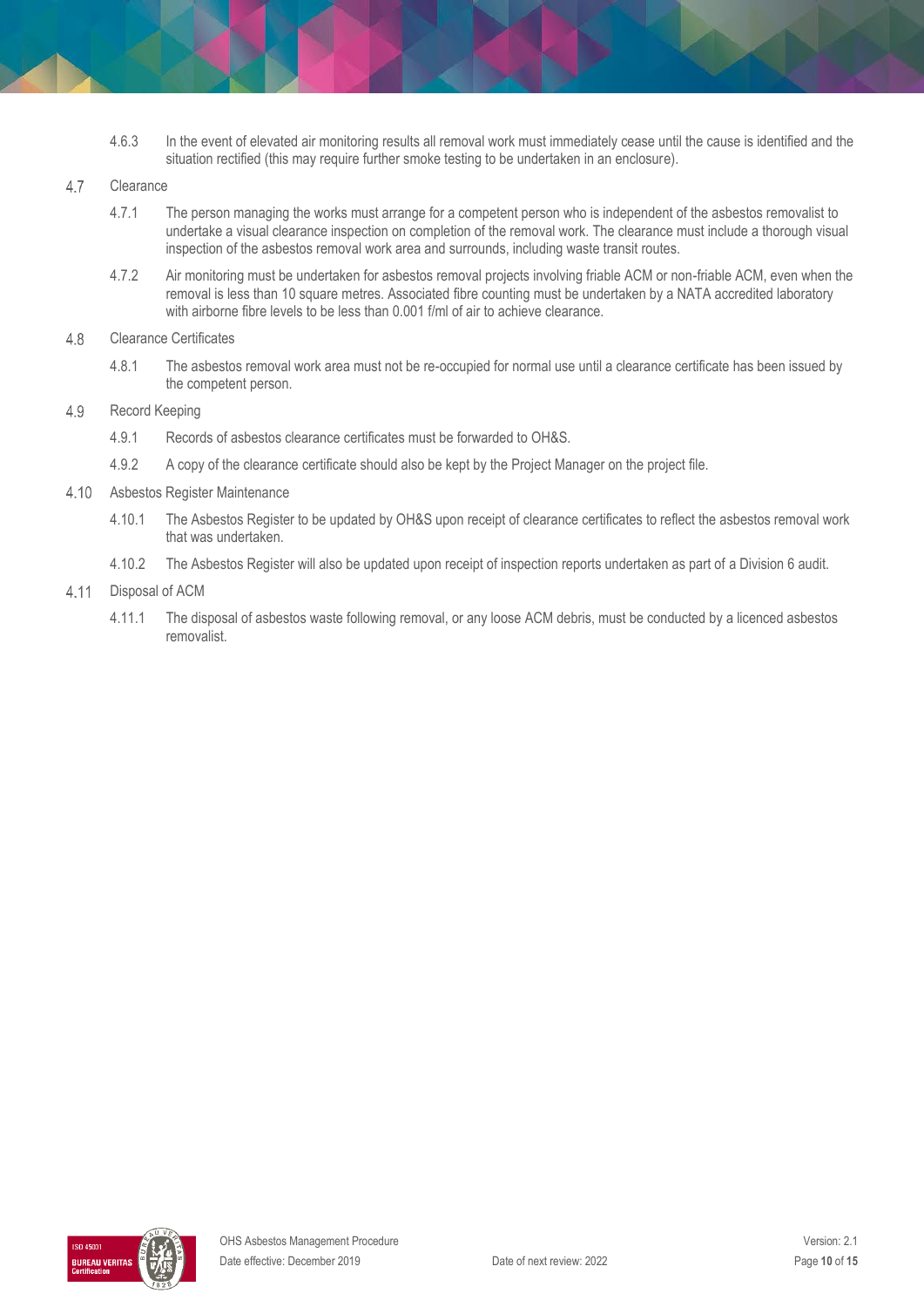

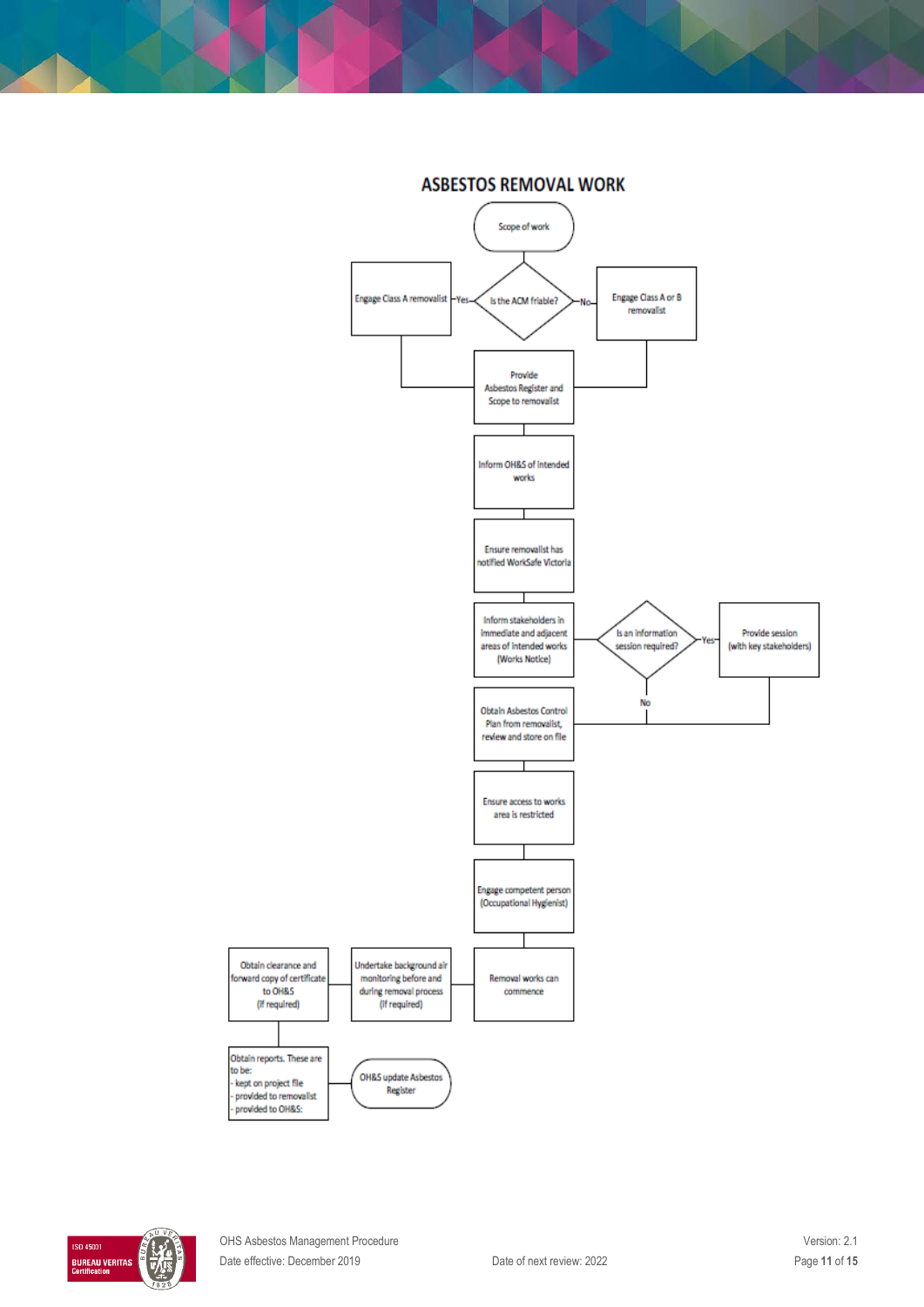# 5. Responsibility for Implementation

 $5.1$ A comprehensive list of OHS responsibilities is provided in the document **OHS Roles, Responsibilities and Committees Procedure**. The responsibilities with respect to asbestos management are listed below.

### 5.1.1 **Buildings and Property Division (BPD)**

- Identify ACM within Monash University controlled assets (OH&S);
- Hold and maintain the Monash University Asbestos Register (OH&S);
- Request the Asbestos Register for all Monash University occupied leased properties, when required and forward to OH&S (Property and Leasing);
- Develop, implement and maintain a long-term plan for asbestos abatement for the University (Planning);
- Ensure all contractors engaged by BPD are informed of Monash University's expectations for the management of asbestos during Contractor Induction;
- Ensure all contractors engaged by BPD for maintenance/repair/refurbishment work to Monash University buildings and plant are provided with the relevant aspects of the Asbestos Register (BPD staff member managing the work);
- Ensure that a comprehensive audit of a building (Division 6 audit) is undertaken prior to any demolition, or major refurbishment, work being undertaken (Projects);
- When necessary, engage competent/suitably qualified persons to undertake specialised asbestos related work (BPD staff member managing the work or OH&S); and
- Ensure that due diligence is undertaken prior to the procurement of assets to ensure, as far as practicable, that the asset does not contain asbestos.
- 5.1.2 **OH&S:** Relevant responsibilities in above list, plus:
	- Guide stakeholders with regard to asbestos related matters/risk
	- Develop and provide awareness training with regard to asbestos and this procedure
	- Assist with asbestos incident investigations and emergency response

### 5.1.3 **Head of Academic/Administrative Unit**

Ensure that due diligence is undertaken prior to the procurement of assets to ensure, as far as practicable, that the asset does not contain asbestos (specific advice with regard to the process for this and/or questions that should be asked prior to purchase can be obtained from Procure to Payment Services.

### 5.1.4 **Staff**

- Comply with this procedure
- Report hazards/incidents related to ACM on **SARAH**
- Undertake training as required

### 5.1.5 **Contractor Responsible Persons**

- Ensure all contractors engaged by the CRP are informed of Monash University's expectations for the management of asbestos during Contractor Induction;
- Ensure all contractors engaged by the CRP for maintenance/repair/refurbishment work to Monash University buildings and plant are provided with the relevant aspects of the Asbestos Register;
- Ensure that a comprehensive audit of a building (Division 6 audit) is undertaken prior to any demolition, or major refurbishment, work being undertaken;
- When necessary, contact BPD to engage competent/suitably qualified persons to undertake specialised asbestos related work; and
- Ensure that due diligence is undertaken prior to the procurement of assets to ensure, as far as practicable, that the asset does not contain asbestos.

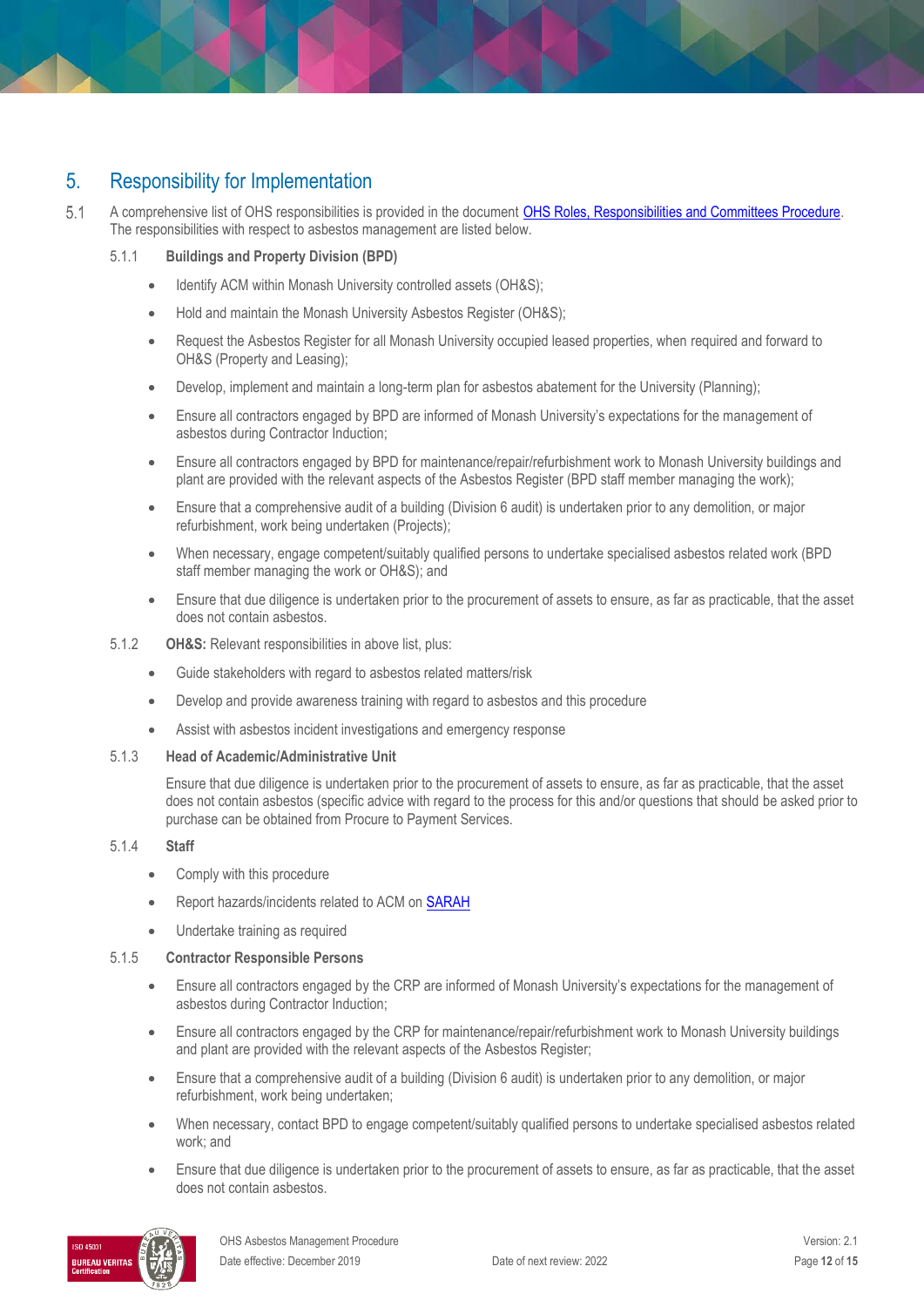- 5.1.6 **Contractos**: For works involving maintenance/repair/refurbishment/demolition of Monash University buildings or plant:
	- Comply with relevant aspects of this procedure
	- Request access to the Asbestos Register
	- Report hazards/incidents relating to ACM to Monash University contact

### 6. Records

 $6.1$ Refer to **OHS Records Management Procedure** for general requirements.

| Record                        | <b>Retainment Period</b> |
|-------------------------------|--------------------------|
| Asbestos Register             | Indefinitely             |
| <b>Clearance Certificates</b> | Indefinitely             |
| <b>Monitoring Reports</b>     | Indefinitely             |
| Division 6 Audit Reports      | Indefinitely             |
| Asbestos Control Plans        | Indefinitely             |

# **DEFINITIONS**

A comprehensive list of definitions is provided in the Definitions Tool. Definitions specific to this procedure are as follows.

| <b>Key word</b>                               | <b>Definition</b>                                                                                                                                                                                                                                       |
|-----------------------------------------------|---------------------------------------------------------------------------------------------------------------------------------------------------------------------------------------------------------------------------------------------------------|
| <b>ACM</b> Incident                           | An event involving the disturbance of ACMs that has potential to cause significant risk associated with<br>exposure to asbestos fibres.                                                                                                                 |
| Asbestiform                                   | Fibres that are of high tensile strength, flexible, long, and thin crystals that readily separate.<br>Asbestiform fibres fall within specific length and width parameters and length:width ratio.                                                       |
| <b>Asbestos</b>                               | The asbestiform varieties of mineral silicates belonging to the serpentine or amphibole groups of rock-<br>forming minerals, including actinolite, or amosite (brown), anthophyllite, chrysotile (white), crocidolite<br>(blue) and tremolite asbestos. |
| <b>Asbestos Containing</b><br>Materials (ACM) | Any manufactured material or object that as part of its design contains asbestos.                                                                                                                                                                       |
| <b>Airborne Asbestos</b>                      | Asbestos fibres that typically have been released from the parent material and are suspended in the<br>air. For assessment of risk to health, only airborne fibres of respirable size are assessed.                                                     |
| Asbestos-Contaminated<br>Dust Or Debris (Acd) | Dust or debris that has settled within a workplace and is, or is assumed to be, contaminated with<br>asbestos.                                                                                                                                          |
| Asbestos Removalist                           | A person conducting a business or undertaking who is licenced to undertake asbestos removal work.                                                                                                                                                       |
| <b>Asbestos Removal Work</b>                  | The process of removing asbestos that is fixed or installed in a building, structure or plant to the point<br>where it is no longer contained.                                                                                                          |
| <b>Asbestos Waste</b>                         | Asbestos that has been removed and any disposable items used during asbestos removal work (such<br>as plastic sheeting, disposable tools, used vacuum filters and disposable personal protective<br>equipment)                                          |
| Contractor                                    | Any person or business engaged by Monash University who enters into a contractual arrangement to<br>conduct work for Monash University, but whose primary employer is not Monash University.                                                            |

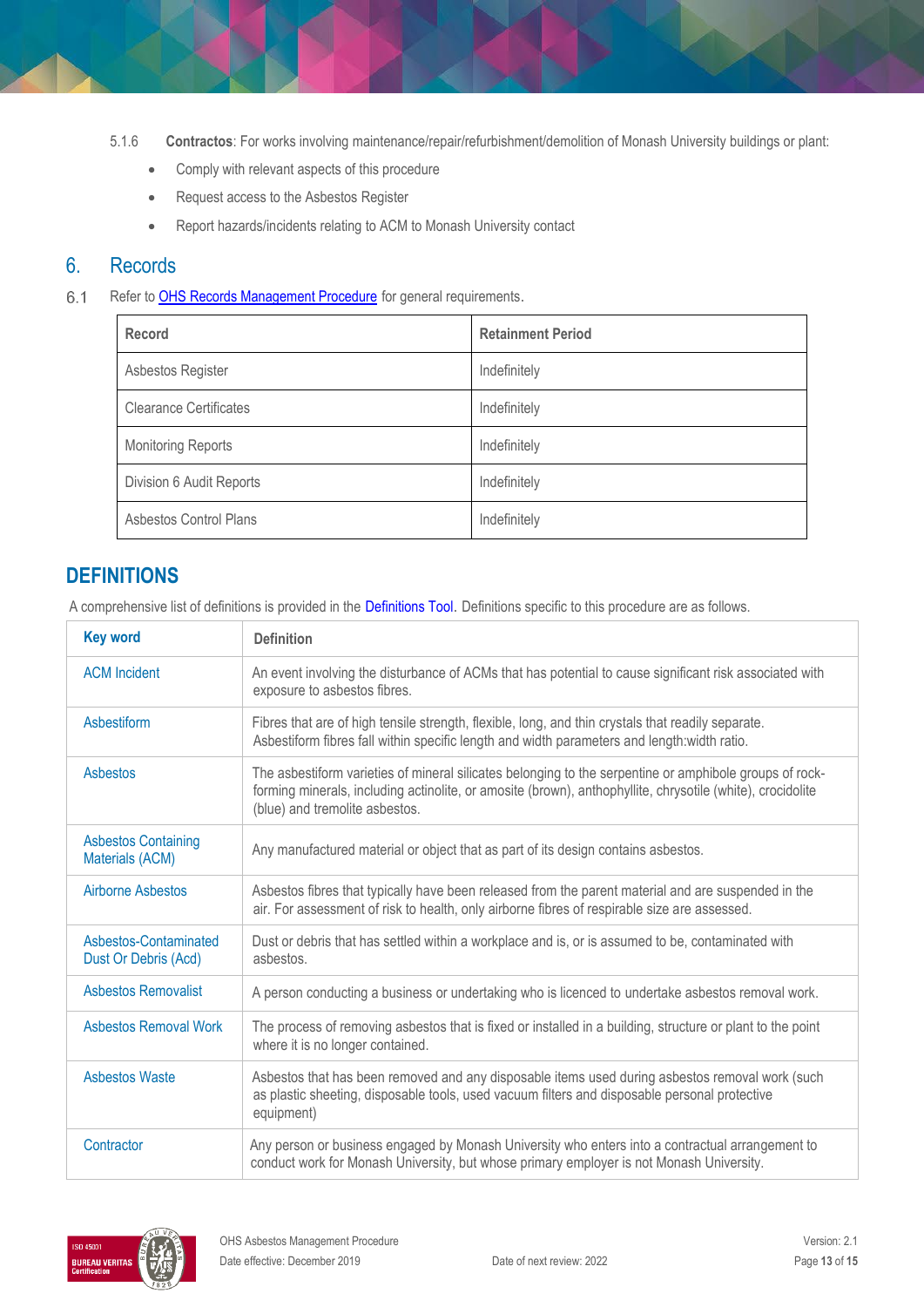| <b>Control Limit</b>          | 8 hour time weighted average respirable fibre level of 0.1 fibres/ml of air.                                                                                                                                        |
|-------------------------------|---------------------------------------------------------------------------------------------------------------------------------------------------------------------------------------------------------------------|
| <b>Friable Asbestos</b>       | ACM that is in a powder form or that can be crumbled, pulverised or reduced to a powder by hand<br>pressure when dry.                                                                                               |
| N-Situ Asbestos               | Asbestos or ACM fixed or installed in a structure, equipment or plant but does not include naturally<br>occurring asbestos.                                                                                         |
| Nata-Accredited<br>Laboratory | Testing laboratory accredited by the National Association of Testing Authorities (NATA) Australia, or<br>recognised by NATA either solely or with someone else for the purpose for which they have been<br>engaged. |
| Non-Friable Asbestos          | Material containing asbestos that is not friable, including material containing asbestos fibres reinforced<br>with a bonding compound.                                                                              |
| Plant & Equipment             | Any machinery, equipment, appliance, container, implement or tool, and includes any component or<br>anything fitted or connected to any of those things.                                                            |
| <b>Respirable Asbestos</b>    | Fibres that are more likely to reach the small airways and alveolar region of the lung due to having a<br>length of more than five microns and an aspect ratio ratio (length/width) greater than 3:1.               |
| <b>A Class Removalists</b>    | An employer, or self-employed person, who is licenced to undertake the removal of:<br>any amount of friable asbestos or ACM<br>• any amount of ACD                                                                  |
| <b>B Class Removalists</b>    | An employer, or self-employed person, who is licenced to undertake the removal of:<br>any amount of non-friable asbestos or ACM<br>ACD associated with the removal of non-friable asbestos or ACM                   |

## **GOVERNANCE**

| Parent policy                       | <b>OHS&amp;W Policy</b>                                                                                                                                                                                                                                                                                                                                                                                                                                                                                                                      |  |
|-------------------------------------|----------------------------------------------------------------------------------------------------------------------------------------------------------------------------------------------------------------------------------------------------------------------------------------------------------------------------------------------------------------------------------------------------------------------------------------------------------------------------------------------------------------------------------------------|--|
| <b>Supporting schedules</b>         | N/A                                                                                                                                                                                                                                                                                                                                                                                                                                                                                                                                          |  |
| Associated procedures               | <b>Australian and International Standards</b><br>ISO 45001:2018 Occupational Health and Safety Management Systems<br><b>Guidance Material</b><br>Compliance code 'managing asbestos in workplaces' (2008) Victoria<br>Compliance code 'removing asbestos in workplaces' (2008) Victoria<br><b>Monash University OHS Documents</b><br><b>Contractor Management Procedure</b><br><b>Managing OHS Hazards and Incidents Procedure</b><br><b>OHS Records Management Procedure</b><br><b>OHS Roles, Responsibilities and Committees Procedure</b> |  |
| Legislation mandating<br>compliance | Occupational Health and Safety Act (2004), Victoria<br>Occupational Health and Safety Regulations (2017) Victoria                                                                                                                                                                                                                                                                                                                                                                                                                            |  |
| Category                            | Operational                                                                                                                                                                                                                                                                                                                                                                                                                                                                                                                                  |  |
| Endorsement                         | Monash University OHS Committee<br>12 November 2019                                                                                                                                                                                                                                                                                                                                                                                                                                                                                          |  |
| Approval                            | Office of the Chief Operating Officer & Senior Vice-President (a delegate of the President & Vice-<br>Chancellor)<br>3 December 2019                                                                                                                                                                                                                                                                                                                                                                                                         |  |
| Procedure owner                     | Manager, OH&S                                                                                                                                                                                                                                                                                                                                                                                                                                                                                                                                |  |